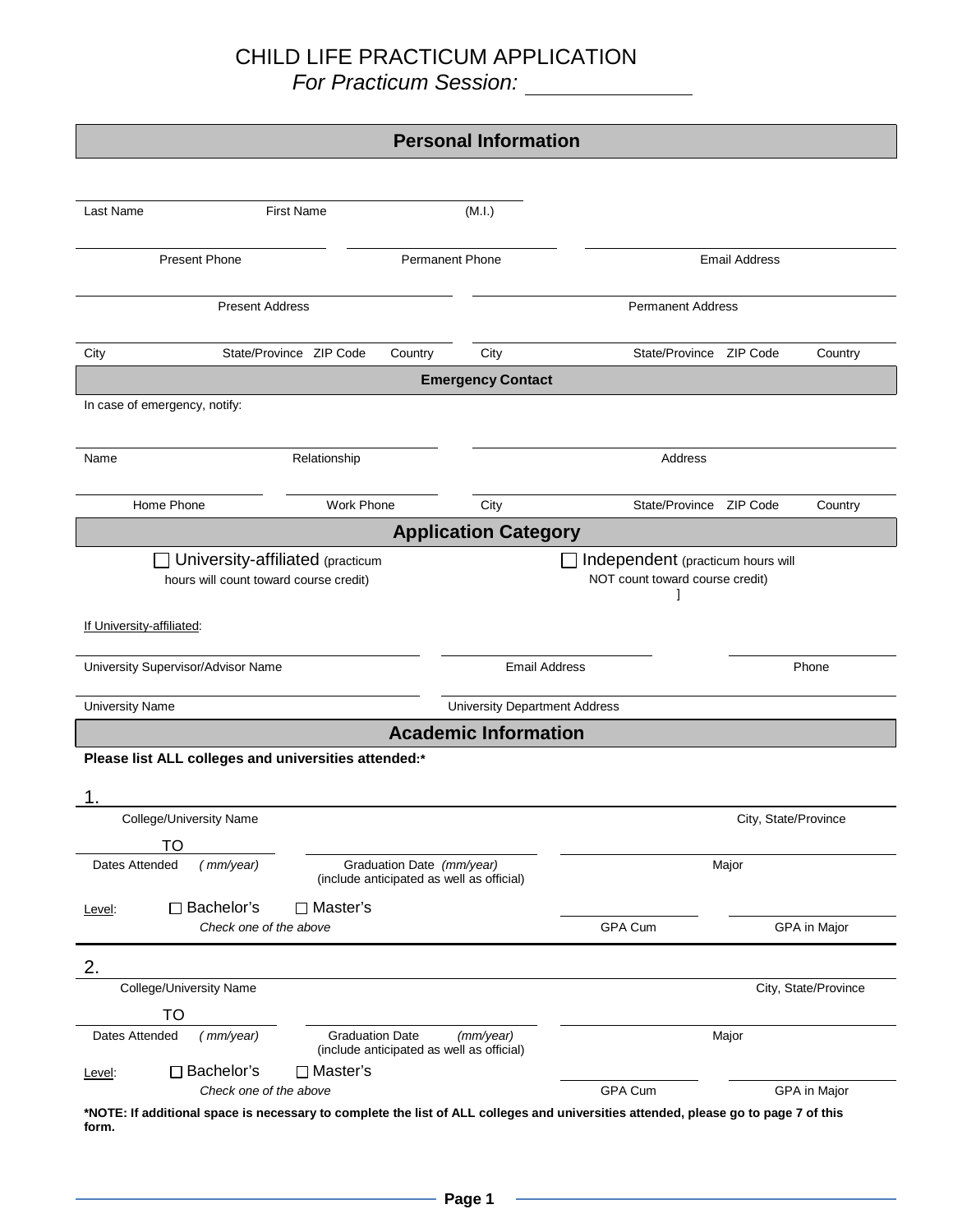| <b>Experience with Children in Healthcare Settings</b>                                                                                                                                     |                                                                        |                                                                          |  |
|--------------------------------------------------------------------------------------------------------------------------------------------------------------------------------------------|------------------------------------------------------------------------|--------------------------------------------------------------------------|--|
|                                                                                                                                                                                            |                                                                        |                                                                          |  |
| Institution                                                                                                                                                                                |                                                                        | Position Title (e.g., volunteer, practicum student)<br>May we contact?   |  |
| Supervisor's Name and Credentials<br>TO                                                                                                                                                    | Supervisor's Title                                                     | ∃No<br>Yes                                                               |  |
| Dates (mm/year to mm/year)<br>Hours/ Week<br># of Weeks<br>Briefly describe population and responsibilities: (approx 100 word limit)                                                       | <b>Total Hours Completed</b>                                           | Supervisor's Phone                                                       |  |
| 2.                                                                                                                                                                                         |                                                                        |                                                                          |  |
| Institution                                                                                                                                                                                |                                                                        | Position Title (e.g., volunteer, practicum student)                      |  |
|                                                                                                                                                                                            |                                                                        | May we contact?                                                          |  |
| Supervisor's Name and Credentials<br>TO                                                                                                                                                    | Supervisor's Title                                                     | $\Box$ No<br>$\Box$ Yes                                                  |  |
| Hours/ Week<br>Dates (mm/year to mm/year)<br># of Weeks<br>Briefly describe population and responsibilities: (approx 100 word limit)                                                       | <b>Total Hours Completed</b>                                           | Supervisor's Phone                                                       |  |
| 3.<br>Institution                                                                                                                                                                          | Position Title (e.g., volunteer, practicum student)<br>May we contact? |                                                                          |  |
| Supervisor's Name and Credentials<br>TO                                                                                                                                                    | Supervisor's Title                                                     | $\Box$ No<br>Yes                                                         |  |
| Hours/ Week<br># of Weeks<br>Dates (mm/year to mm/year)<br>Briefly describe population and responsibilities: (approx 100 word limit)                                                       | <b>Total Hours Completed</b>                                           | Supervisor's Phone                                                       |  |
| NOTE: If additional space is necessary to complete this list, please go to page 7 of this form.<br><b>Other Child-Related Experiences</b><br>(i.e., child care, camps, education/teaching) |                                                                        |                                                                          |  |
|                                                                                                                                                                                            |                                                                        |                                                                          |  |
| Organization/Employer                                                                                                                                                                      |                                                                        | Position Title (e.g., nanny, teen counselor, teacher)<br>May we contact? |  |
| Supervisor's Name<br><b>TO</b>                                                                                                                                                             | Supervisor's Title                                                     | $\Box$ No<br>Yes                                                         |  |
| Dates (mm/year to mm/year)<br>Hours/ Week<br># of Weeks<br>Briefly describe population and responsibilities: (approx 100 word limit)                                                       | <b>Total Hours Completed</b>                                           | Supervisor's Phone                                                       |  |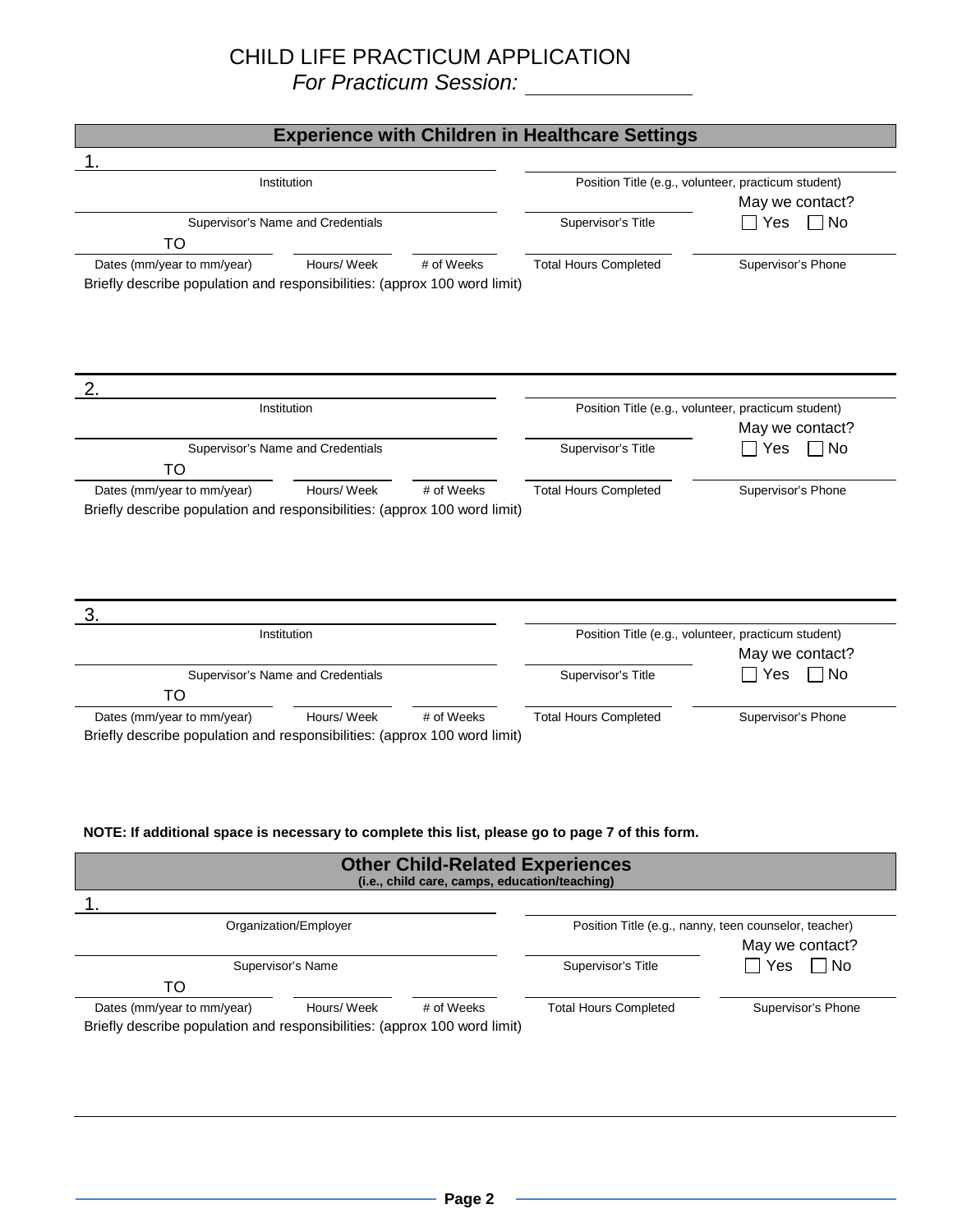| Organization/Employer                                                           |                       |            | Position Title (e.g., nanny, teen counselor, teacher) |                                                       |  |
|---------------------------------------------------------------------------------|-----------------------|------------|-------------------------------------------------------|-------------------------------------------------------|--|
|                                                                                 |                       |            |                                                       | May we contact?                                       |  |
|                                                                                 | Supervisor's Name     |            | Supervisor's Title                                    | Yes<br>∩ No                                           |  |
| <b>TO</b>                                                                       |                       |            |                                                       |                                                       |  |
| Dates (mm/year to mm/year)                                                      | Hours/ Week           | # of Weeks | <b>Total Hours Completed</b>                          | Supervisor's Phone                                    |  |
| Briefly describe population and responsibilities: (approx 100 word limit)       |                       |            |                                                       |                                                       |  |
|                                                                                 |                       |            |                                                       |                                                       |  |
|                                                                                 |                       |            |                                                       |                                                       |  |
|                                                                                 |                       |            |                                                       |                                                       |  |
|                                                                                 |                       |            |                                                       |                                                       |  |
|                                                                                 |                       |            |                                                       |                                                       |  |
| 3.                                                                              |                       |            |                                                       |                                                       |  |
|                                                                                 | Organization/Employer |            |                                                       | Position Title (e.g., nanny, teen counselor, teacher) |  |
|                                                                                 |                       |            |                                                       | May we contact?                                       |  |
|                                                                                 |                       |            |                                                       |                                                       |  |
|                                                                                 | Supervisor's Name     |            | Supervisor's Title                                    | No<br>Yes                                             |  |
|                                                                                 |                       |            |                                                       |                                                       |  |
| <b>TO</b>                                                                       |                       |            |                                                       |                                                       |  |
| Dates (mm/year to mm/year)                                                      | Hours/ Week           | # of Weeks | <b>Total Hours Completed</b>                          | Supervisor's Phone                                    |  |
|                                                                                 |                       |            |                                                       |                                                       |  |
|                                                                                 |                       |            |                                                       |                                                       |  |
|                                                                                 |                       |            |                                                       |                                                       |  |
|                                                                                 |                       |            |                                                       |                                                       |  |
|                                                                                 |                       |            |                                                       |                                                       |  |
|                                                                                 |                       |            |                                                       |                                                       |  |
|                                                                                 |                       |            |                                                       |                                                       |  |
| Briefly describe population and responsibilities: (approx 100 word limit)<br>4. |                       |            |                                                       |                                                       |  |
|                                                                                 | Organization/Employer |            |                                                       | Position Title (e.g., nanny, teen counselor, teacher) |  |
|                                                                                 |                       |            |                                                       | May we contact?                                       |  |
|                                                                                 | Supervisor's Name     |            | Supervisor's Title                                    | ∩ No<br>Yes                                           |  |
| TO                                                                              |                       |            |                                                       |                                                       |  |
| Dates (mm/year to mm/year)                                                      | Hours/ Week           | # of Weeks | <b>Total Hours Completed</b>                          | Supervisor's Phone                                    |  |

**NOTE: If additional space is necessary to complete this list, please go to page 8 of this form.**

#### **Professional Involvement**

Please list the names of any professional organizations you are a member of: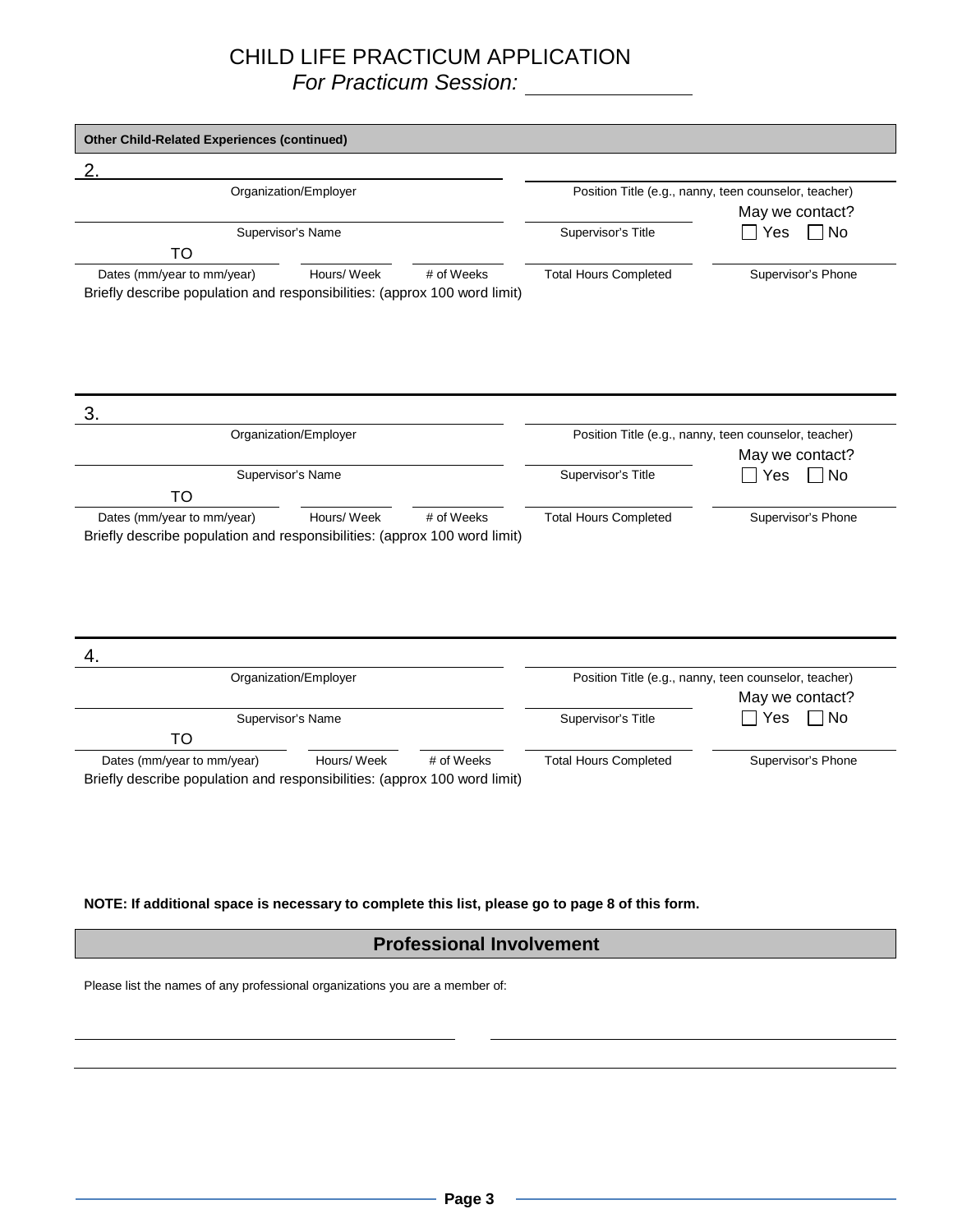#### **Child Life Relevant Coursework Information**

(Must have at least 5 classes in Child Life, Child Development or a related field)

| Course number and title         | Institution              | <b>Term</b> | Year | Grade            |
|---------------------------------|--------------------------|-------------|------|------------------|
| e.g. HDFS 201 Child Development | Johns Hopkins University | Summer      | 2006 | $\boldsymbol{A}$ |
|                                 |                          |             |      |                  |
|                                 |                          |             |      |                  |
|                                 |                          |             |      |                  |
|                                 |                          |             |      |                  |
|                                 |                          |             |      |                  |
|                                 |                          |             |      |                  |
|                                 |                          |             |      |                  |
|                                 |                          |             |      |                  |
|                                 |                          |             |      |                  |
|                                 |                          |             |      |                  |
|                                 |                          |             |      |                  |
|                                 |                          |             |      |                  |
|                                 |                          |             |      |                  |
|                                 |                          |             |      |                  |
|                                 |                          |             |      |                  |
|                                 |                          |             |      |                  |
|                                 |                          |             |      |                  |
|                                 |                          |             |      |                  |
|                                 |                          |             |      |                  |
|                                 |                          |             |      |                  |
|                                 |                          |             |      |                  |
|                                 |                          |             |      |                  |
|                                 |                          |             |      |                  |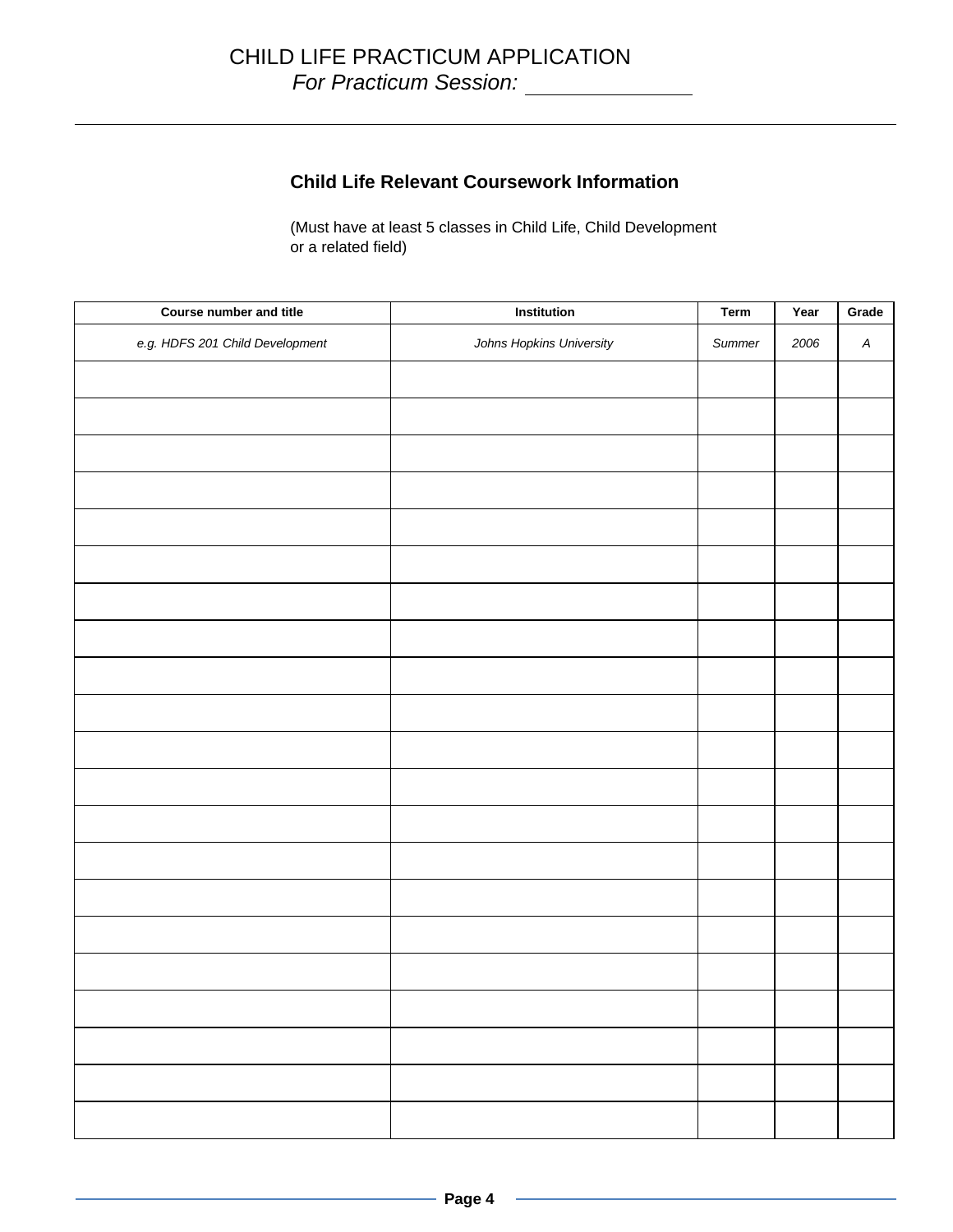### **Essay Questions**

**Please answer the following questions:**

How did you first become interested in or aware of child life? (Approx. 200 words)

What have you done to increase your knowledge/awareness of this profession? (Approx. 200 words)

What do you hope to gain from your child life practicum? (Approx. 200 words)

Provide a specific example of a time that you used play to meet the developmental needs of a child. (Approx. 200 words)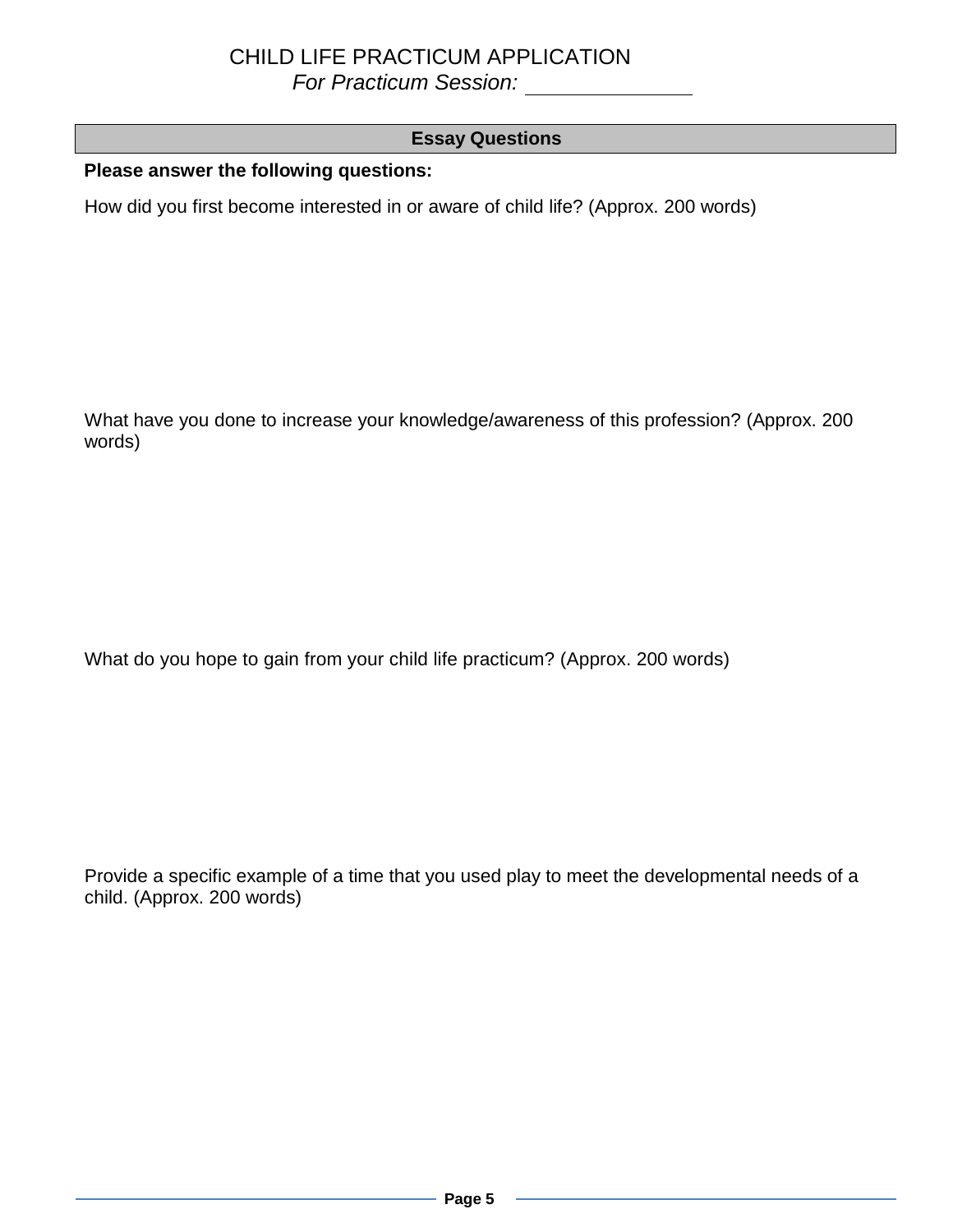# **Application Checklist Review**

□ Completed and Signed Application Form

□ College/University Transcripts (if applicable, include both undergraduate and graduate)

□ 3 Reference Letters

□ Resume/Curriculum Vitae

**I attest that the information in this application is true and accurate to the best of my knowledge.**

**Signature: Date:**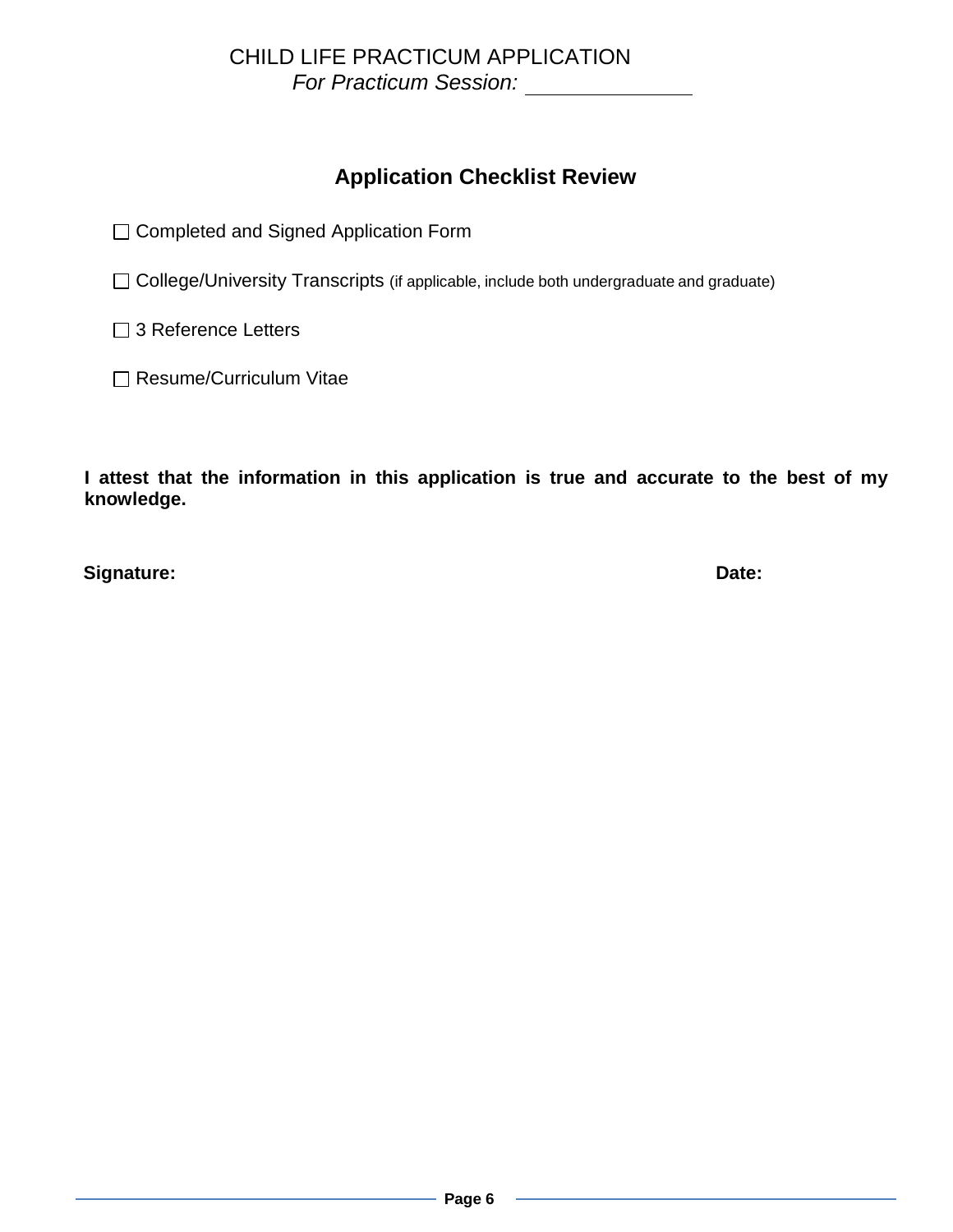#### For completion ONLY if additional space is required to complete applicant's listing of Academic Information, Experience with Children **in Healthcare Settings, and/or Other Child-Related Experience.**

|                                                                                                       |                                   |                                                           | <b>Academic Information (Continued)</b>                |                                                                        |                                                     |  |
|-------------------------------------------------------------------------------------------------------|-----------------------------------|-----------------------------------------------------------|--------------------------------------------------------|------------------------------------------------------------------------|-----------------------------------------------------|--|
|                                                                                                       |                                   | Please list remaining colleges and universities attended: |                                                        |                                                                        |                                                     |  |
| 3.                                                                                                    |                                   |                                                           |                                                        |                                                                        |                                                     |  |
| College/University Name                                                                               |                                   |                                                           |                                                        | City, State/Province                                                   |                                                     |  |
| TO                                                                                                    |                                   |                                                           |                                                        |                                                                        |                                                     |  |
| Graduation Date (mm/year)<br>Dates Attended<br>(mm/year)<br>(include anticipated as well as official) |                                   | Major                                                     |                                                        |                                                                        |                                                     |  |
| Level:                                                                                                | Bachelor's                        | $\Box$ Master's                                           |                                                        |                                                                        |                                                     |  |
|                                                                                                       |                                   | Check one of the above                                    |                                                        | GPA Cum                                                                | GPA in Major                                        |  |
| 4.                                                                                                    |                                   |                                                           |                                                        |                                                                        |                                                     |  |
| College/University Name                                                                               |                                   |                                                           |                                                        |                                                                        | City, State/Province                                |  |
| TO                                                                                                    |                                   |                                                           |                                                        |                                                                        |                                                     |  |
| Dates Attended                                                                                        | (mm/year)                         | <b>Graduation Date</b>                                    | (mm/year)<br>(include anticipated as well as official) |                                                                        | Major                                               |  |
| Level:                                                                                                | Bachelor's                        | $\Box$ Master's                                           |                                                        |                                                                        |                                                     |  |
|                                                                                                       |                                   | Check one of the above                                    |                                                        | <b>GPA Cum</b>                                                         | GPA in Major                                        |  |
|                                                                                                       |                                   |                                                           |                                                        | <b>Experience with Children in Healthcare Settings (Continued)</b>     |                                                     |  |
|                                                                                                       |                                   |                                                           |                                                        |                                                                        |                                                     |  |
| Institution                                                                                           |                                   |                                                           |                                                        | Position Title (e.g., volunteer, practicum student)<br>May we contact? |                                                     |  |
|                                                                                                       | Supervisor's Name and Credentials |                                                           |                                                        | Supervisor's Title                                                     | □ Yes □ No                                          |  |
| TO                                                                                                    |                                   |                                                           |                                                        |                                                                        |                                                     |  |
| Dates (mm/year to mm/year)                                                                            |                                   | Hours/ Week                                               | # of Weeks                                             | <b>Total Hours Completed</b>                                           | Supervisor's Phone                                  |  |
| Briefly describe population and responsibilities:                                                     |                                   |                                                           |                                                        |                                                                        |                                                     |  |
|                                                                                                       |                                   |                                                           |                                                        |                                                                        |                                                     |  |
|                                                                                                       |                                   |                                                           |                                                        |                                                                        |                                                     |  |
|                                                                                                       |                                   |                                                           |                                                        |                                                                        |                                                     |  |
|                                                                                                       |                                   |                                                           |                                                        |                                                                        |                                                     |  |
| 5.                                                                                                    |                                   |                                                           |                                                        |                                                                        |                                                     |  |
|                                                                                                       |                                   | Institution                                               |                                                        |                                                                        | Position Title (e.g., volunteer, practicum student) |  |
|                                                                                                       |                                   |                                                           |                                                        |                                                                        | May we contact?<br>$\Box$ Yes $\Box$ No             |  |
| TO                                                                                                    | Supervisor's Name and Credentials |                                                           |                                                        | Supervisor's Title                                                     |                                                     |  |
| Dates (mm/year to mm/year)                                                                            |                                   | Hours/ Week                                               | # of Weeks                                             | <b>Total Hours Completed</b>                                           | Supervisor's Phone                                  |  |

Briefly describe population and responsibilities: